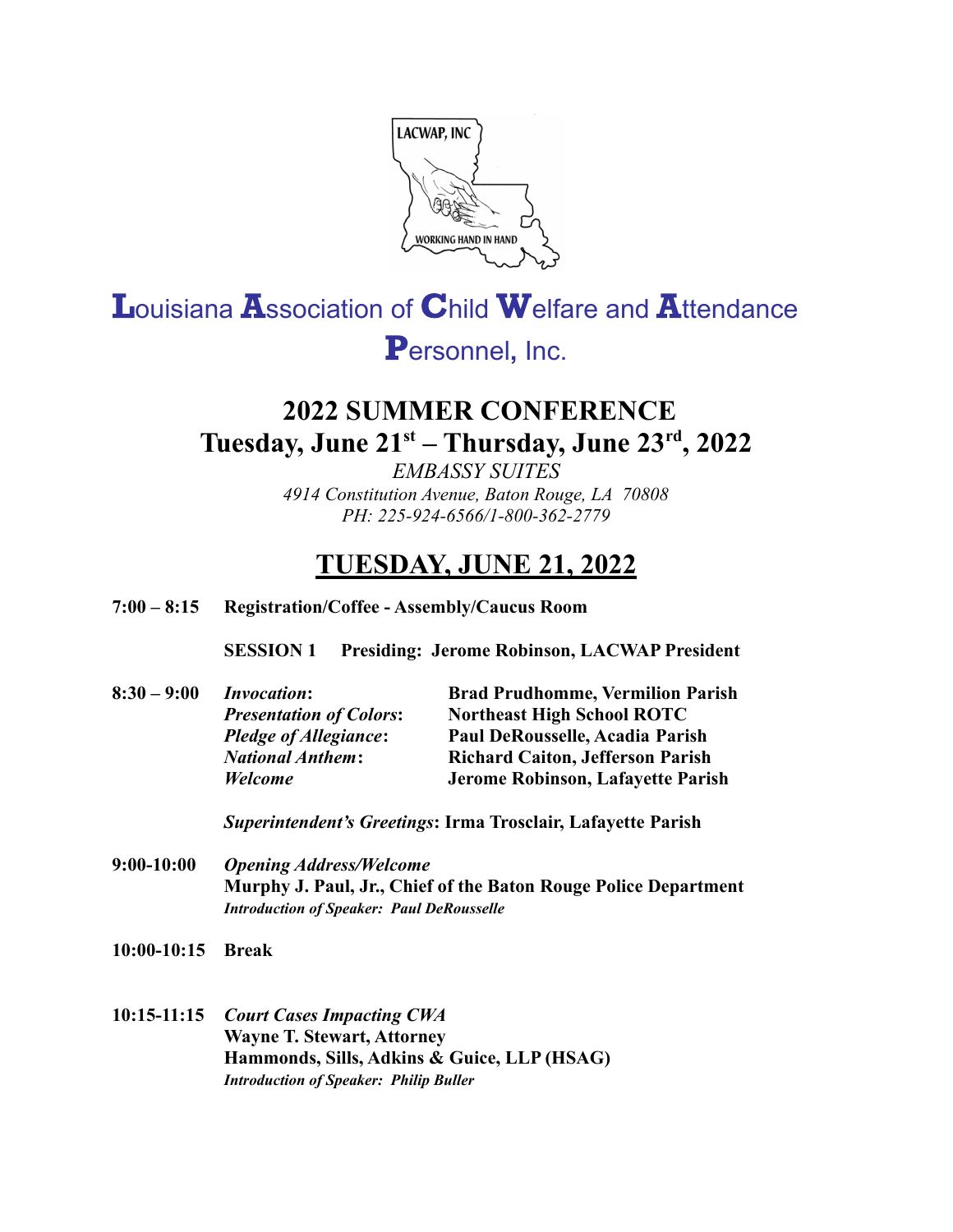| $11:30-1:00$  | <b>Executive Board Meeting -- Zydeco Lower Room</b><br><b>LUNCH ON YOUR OWN</b>                                                                                                                                                   |  |
|---------------|-----------------------------------------------------------------------------------------------------------------------------------------------------------------------------------------------------------------------------------|--|
| $1:00-2:00$   | Duties and Responsibilities of a School Resource Officer (SRO)<br>Jonathan Angle, Lafourche Parish Sheriff's Office<br><b>Introduction of Speaker: Barry Filce</b>                                                                |  |
| $2:00-3:00$   | <b>Well-Being State Initiatives</b><br>Dr. Byron Hurst, State Deputy Superintendent for Student Well-Being &<br><b>Healthy Communities, Louisiana Department of Education</b><br><b>Introduction of Speaker: Dr. Brenda Moore</b> |  |
| $3:00 - 3:15$ | <b>Break</b>                                                                                                                                                                                                                      |  |
| $3:15 - 3:30$ | <b>Door Prizes/Announcements</b>                                                                                                                                                                                                  |  |
| $3:30-4:00$   | <b>Regional Meetings</b>                                                                                                                                                                                                          |  |
| $6:00-10:00$  | <i>President's Reception <math>\sim</math> Food &amp; Entertainment:</i> Senate Room<br><b>Featuring: JB Saax (Jeremy Benoit)</b>                                                                                                 |  |

## **WEDNESDAY, JUNE 22, 2022**

**8:00 – 9:00 Registration/Coffee**

**SESSION II Presiding: Barry Filce, LACWAP Past President**

*Superintendent's Greetings***: John Hall, Jeff Davis Parish**

- **9:00-10:00** *Multi-Tiered System of Supports (MTSS) Updates* **Kara L. Hill, Ph.D.** *Introduction of Speaker: Elnora Salone*
- **10:00-10:15 Break**
- **10:15-11:15 Shelneka Adams, Child Welfare and Attendance Liaison, Louisiana Department of Education** *Introduction of Speaker: Jerry Smith*
- **11:15-11:45** *Youth Challenge / JCampus Updates Introduction of Speaker: Bettye McCauley*
- **11:45-1:30 Awards Luncheon / Memorial Services Senate Room ALL CONFERENCE PARTICIPANTS WELCOMED**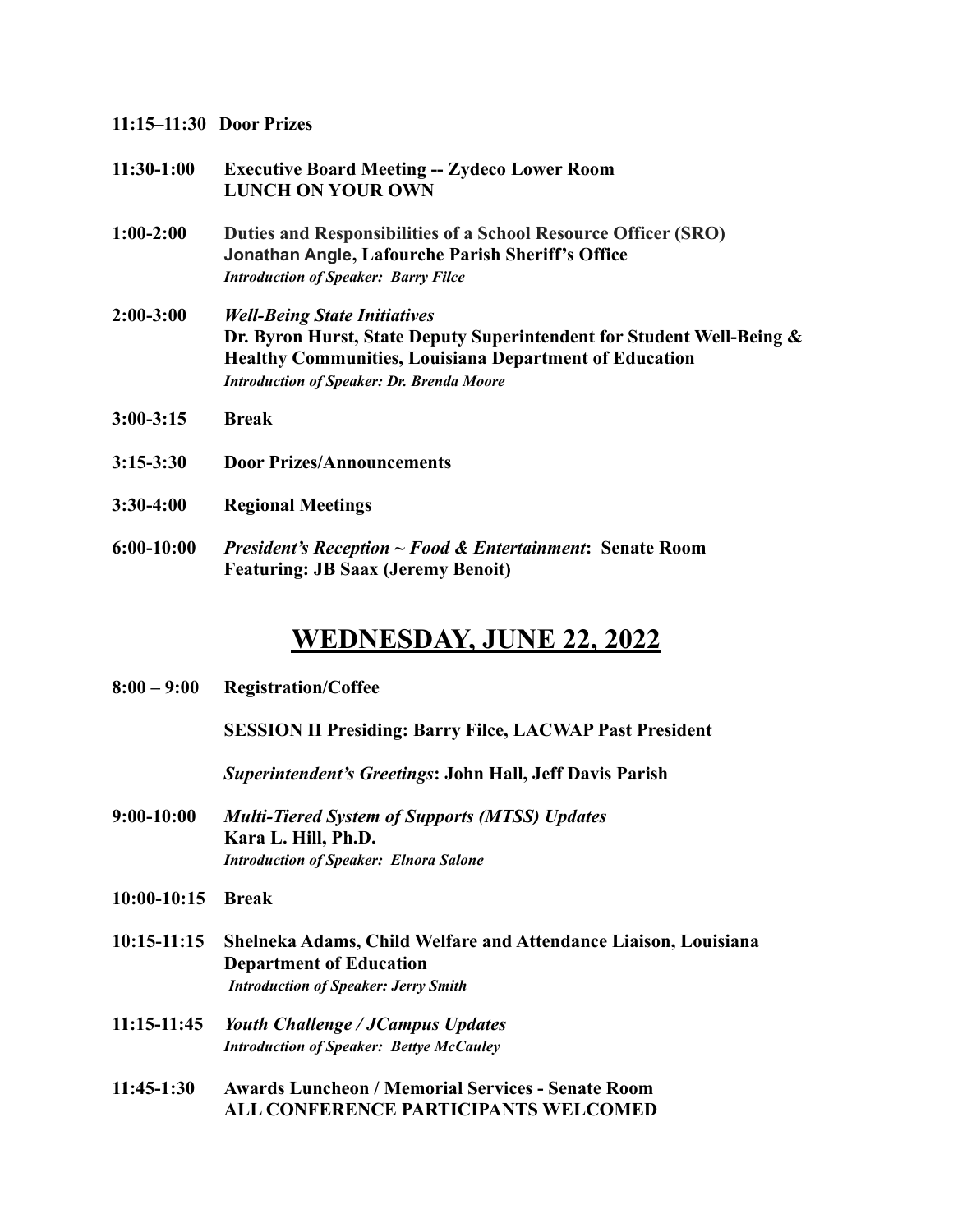- **1:30-2:30** *Truancy Diversion Procedures* **Lafayette Parish Child Welfare & Attendance Department Tahanna Francis, Melissa Keller, Toni Semien and Felicia Washington** *Introduction of Speakers: Jerome Robinson*
- **2:30-2:45 Break**
- **2:45-3:45 Panel Discussions LACWAP** *Introduction of Panel: Jerome Robinson*
- **3:45-4:00 Door Prizes/Announcements**

## **THURSDAY, JUNE 23, 2022**

**7:15-8:00 Coffee SESSION III Presiding: Paul DeRousselle, LACWAP President-Elect** *Superintendent's Greetings***: Patrick Jenkins, St. Landry Parish 8:00-9:00** *Hearing Officer Processes* **Jon Guice, Attorney Hammonds, Sills, Adkins & Guice, LLP (HSAG)** *Introduction of Speaker: Paul DeRousselle* **9:00-9:15 Break 9:15-10:15** *Hearing Officer Processes* **Jon Guice, Attorney Hammonds, Sills, Adkins & Guice, LLP (HSAG) 10:15-10:30** *Annual Legislative Updates* **Frank Pasqua, Retired Director of Child Welfare & Attendance, Lafourche Parish** *Introduction of Speaker: Brad Prudhomme* **10:35-11:35** *Alternative Programs* **Terran Perry, Alternative Program Education Consultant, Louisiana Department of Education** *Introduction of Speaker: Iris Nettles* **11:35-11:50 Door Prizes 11:50-12:20** *LACWAP, Inc. Business Meeting* **~ Jerome Robinson, Presiding President**